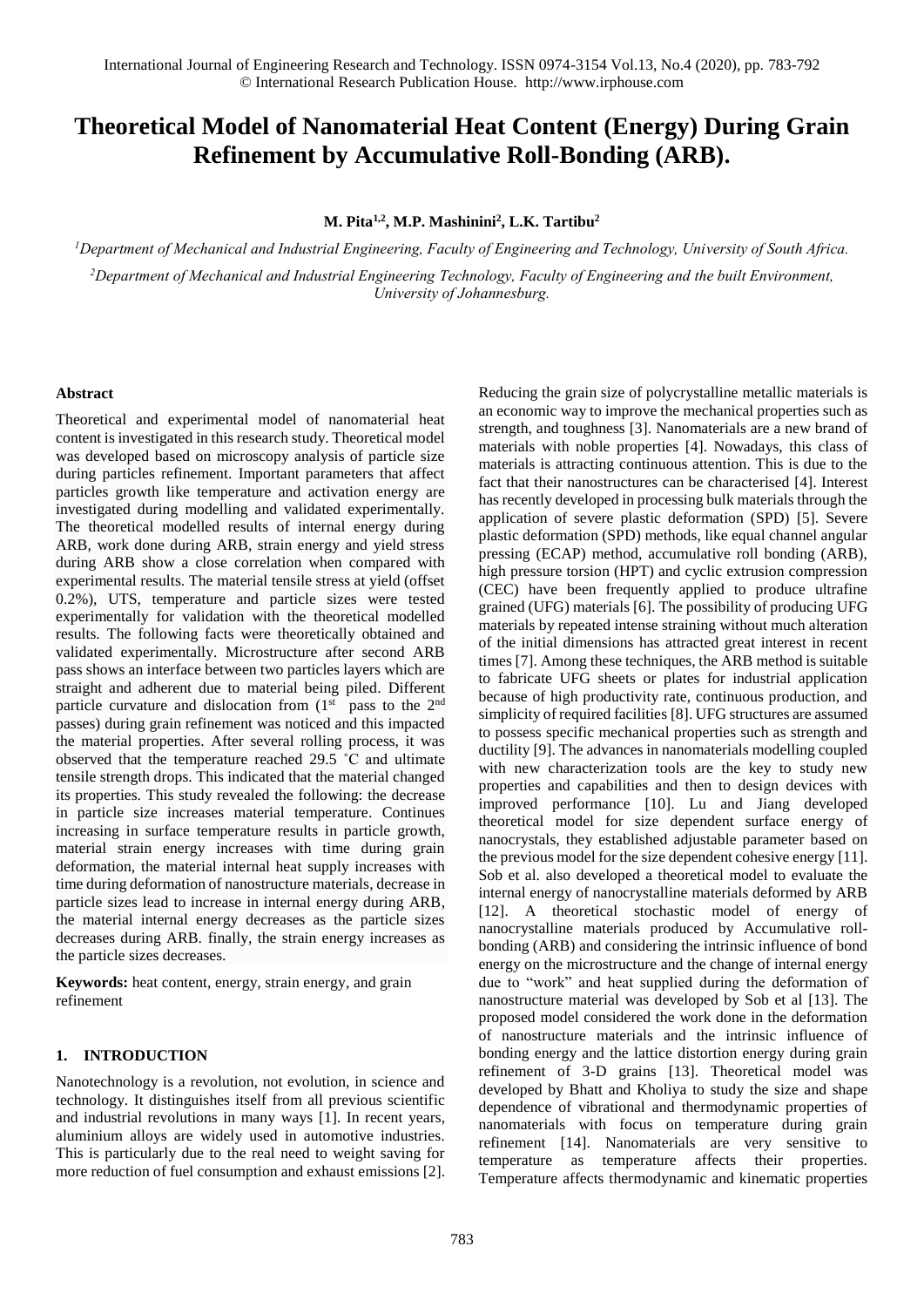which are related to the vibration energy in a material during grain refinement. Much studied have been geared on temperature but few focused on the real connection with the nanomaterials Debye temperature, Debye frequency, melting entropy, and enthalpy in different shapes during ARB. This affects fundamental properties such as surface energy of the bulk material due to the decrease in sizes which affect their vibration energy. It was reported that the surface energy falls as the size of crystals decreases to several nanometres while the surface energy ratio between different facets is sizeindependent and is equal to the corresponding bulk ratio [11]. Sob et al. reported that variation of energy during grain refinement follow an inverse proportional relationship with grain size variants during grain refinement. In addition, it appears that the energy increases is proportional to the decrease in grain size for the grain size variants[15]. The thermodynamic behaviour of nanocrystals differs from that of the corresponding bulk materials, due to the additional product of the surface excess, free energy and the surface area [11]. Therefore, it is also important to study strain energy and activation energy due to straining by ARB process which is also the main objective of the current paper.

## **2. METHODOLOGY**

### **2.1 ARB experiment**

The experiment was performed at the university lab, where the machine was designed and manufactured. A two-roller rolling machine was used for this experiment. An aluminum strip of 2465mm length, 25mm width and 1.6mm thickness was used. The pressure applied between the rollers was 3.5 tons. The temperature of the material was measured with an infrared thermometer before and after rolling. The material was fed into the machine and rolled at a speed of 9 RPM. After the first pass, the temperature on the surface of the material was measured as well as the thickness as shown in table 1. Then the material was cut into two equal pieces, cleaned with a wire brush, stack together with bonding wire, and rolled for a second time. This process of rolling, measuring the temperature, recording the thickness, cleaning and stacking was repeated twice. Before and after every ARB pass, sample material was cut for microscope observation and tensile testing. Material chemical composition is presented in table 2.

**Table 1:** Number of passes, temperatures and thickness reduction before and after ARB process

| No. of passes   | <b>Temperatures</b><br>″€ | <b>Thickness</b><br>reduction % |  |
|-----------------|---------------------------|---------------------------------|--|
| Original sample | 24.1                      |                                 |  |
|                 | 27.2                      | 19                              |  |
|                 | 29.5                      | 50                              |  |

**Table 2: Chemical composition of AL- 1050-H4 Alloy.**

| Cast No.   Alloy   O (%)   Fe (%)   Si (%)   Ag L   Al (%) |  |  |  |
|------------------------------------------------------------|--|--|--|
| 18122A44   1050   2.66   0.47   10.27   1.06   85.54       |  |  |  |

## **2.2 Sample preparation**

Samples were cut, hot mounted in Bakelite on a citopress-10 at rolling direction (RD). Samples were grounded by P500, P1200 and ultimately held with a magnetic disc (MD) Largo grinding disc. Thereafter, they were washed in water and rinsed with ethanol. Samples were polished using diaduo2 diamond paste, from 6, 3, and 1 um diamond paste, they were polished for 3 mins for each diamond paste, and with 30 N pressing force. Samples were washed in water and rinsed with ethanol and stored in desiccator. Barker's anodizing etching method was used on this samples. Al cathode, 13cm of anode and cathode immersed in solution 10mm apart was used.  $0.5$ -1.5 A/in<sup>2</sup> and 30-45 V DC was used before observing the samples with light polarized microscope. Microstructure images of sample and after ARB passes were captured and studied. They are presented in figure 1 (a-c). Mean particle size of all samples were measured using ImageJ. The method used to measure mean particle sizes was line method and the results are presented in table 3.



**Figure 1:** Light Polarized Microscope microstructure images at rolling direction (RD). (a) original sample, (b) after first pass and (c) after second pass of ARB process.

**Table 3:** Mean particle size at rolling direction (RD)

| Sample number     | Mean particles $(\mu m)$ |
|-------------------|--------------------------|
| 0 (parent sample) | 35.03                    |
|                   | 25.32                    |
|                   | 32.91                    |

### **2.3 Tensile test experiment**

Tensile test specimens were machined for the parent sample and samples after ARB process along the rolling direction (RD) and then tested at room temperature. The specimens were prepared following ASTM standard E8/E8M-09 (standard test methods for tension testing of metallic material) (ASTM Int. 2009). For statistical considerations, three specimens of the original sample and samples after ARB process were tested. Dimensions of tensile test samples are presented in figure 2. Tensile test was carried out on 10KN Instron electromechanical controlled testing machine. The machine was loaded at a crosshead velocity of 2 mm/minute. The specimen was finally fractured after necking. E-modulus, tensile stress at yield (offset 2%), ultimate tensile strength (UTS) and percentage elongation data were recorded and are presented in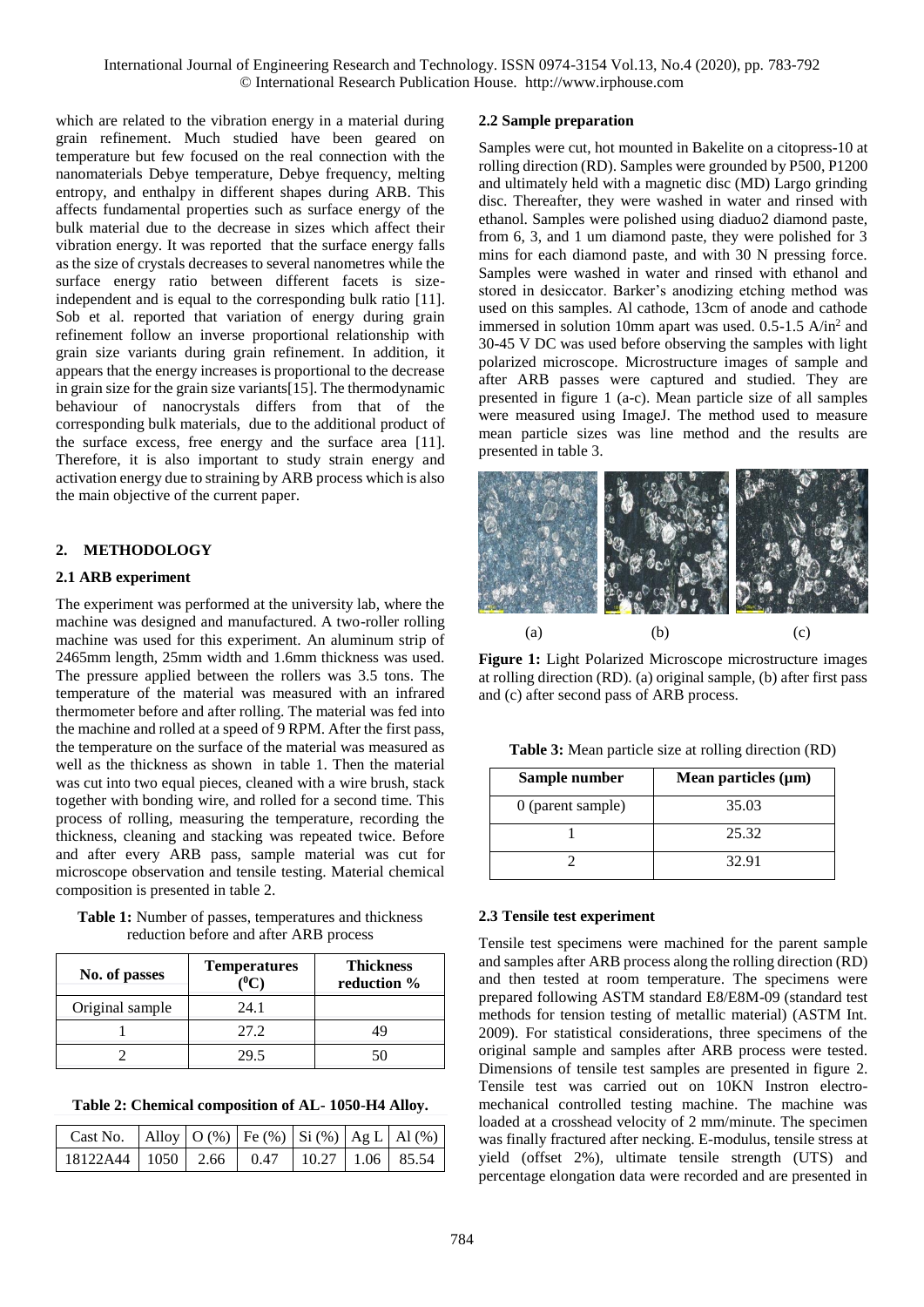table 4 (a-c). Figure 3 (a-c) represents graphically the results reported in table 4 (a-c).



**Figure 2:** Tensile test specimen dimensions

## **3. RESULTS AND DISCUSSION**

## **3.1 Microstructure evolution along rolling direction (RD)**

The microstructure of sample before ARB process is presented in figure 1a at room temperature of 24.1˚C. It was observed that almost all particles are circular shape. The mean particle size of this sample found to be 35.03 µm on rolling direction which is presented in table 3. Figure 1b shows the microstructure of sample after the first ARB pass. It was observed that particles are elongated along the rolling direction. It was observed that there is a reduction in particle size after first ARB pass which is reported as 25.32µm on table 3. Also, it was observed that temperature due to friction increased to 27.2˚C after first ARB pass. Microstructure after second ARB pass is shown in figure 1c. these microstructure shows an interface between two particles layers which are straight and adherent due to material being piled during second pass of ARB process in this direction. There are different particle curvature and dislocation from  $1<sup>st</sup>$  pass to the  $2<sup>nd</sup>$  passes during grain refinement and this impacted the material properties. It was observed that there is particle growth after 2<sup>nd</sup> pass which was reported to be 32.91µm. The phenomena of particles growth impacted the particle curvature, particle size and material properties. Particle growths are reported at a very early stage in AL1050-H4 material when compared to other nanocrystalline materials.

## **3.2 Mechanical properties**

This section summarizes the results obtained from this investigation in tabulated format and graphically.

|                                  | <b>Table 7.</b> Lapermental Gata. |                                                                |                     |                                 |  |  |  |
|----------------------------------|-----------------------------------|----------------------------------------------------------------|---------------------|---------------------------------|--|--|--|
| (a) Parent sample before rolling |                                   |                                                                |                     |                                 |  |  |  |
|                                  | Modulus E<br>[Gpa]                | Tensile<br><b>Stress</b><br>at<br>Yield (offset 0.2%)<br>[Mpa] | <b>UTS</b><br>[Mpa] | Percentage<br>Elongation<br>[%] |  |  |  |
| Sample 1                         | 47.03                             | 106.33                                                         | 111.05              | 11.50049                        |  |  |  |
| Sample 2                         | 43.07                             | 106.08                                                         | 110.06              | 10.17034                        |  |  |  |
| Sample 3                         | 40.73                             | 109.34                                                         | 114.09              | 9.92717                         |  |  |  |
| Mean                             | 43.61                             | 107.25                                                         | 111.73              | 10.53267                        |  |  |  |
| Standard<br>Deviation            | 3.18492                           | 1.81597                                                        | 2.09857             | 0.84693                         |  |  |  |
| (b) $1st$ pass of ARB process    |                                   |                                                                |                     |                                 |  |  |  |
|                                  | Modulus E<br>[Gpa]                | Tensile<br><b>Stress</b><br>at<br>Yield (offset 0.2%)<br>[Mpa] | <b>UTS</b><br>[Mpa] | Percentage<br>Elongation<br>[%] |  |  |  |
| Sample 1                         | 36.38                             | 123.31                                                         | 129.99              | 3.12404                         |  |  |  |
| Sample 2                         | 31.67                             | 120.33                                                         | 125.70              | 3.52717                         |  |  |  |
| Sample 3                         | 36.86                             | 114.89                                                         | 125.59              | 3.93064                         |  |  |  |
| Mean                             | 34.97                             | 119.51                                                         | 127.10              | 3.52728                         |  |  |  |
| Standard<br>Deviation            | 2.87103                           | 4.26867                                                        | 2.51062             | 0.40330                         |  |  |  |
| (c) $2nd$ pass of ARB process    |                                   |                                                                |                     |                                 |  |  |  |
|                                  | Modulus E<br>[Gpa]                | Tensile<br><b>Stress</b><br>at<br>Yield (offset 0.2%)<br>[Mpa] | <b>UTS</b><br>[Mpa] | Percentage<br>Elongation<br>[%] |  |  |  |
| Sample 1                         | 38.62                             | 114.17                                                         | 119.49              | 4.55906                         |  |  |  |
| Sample 2                         | 37.60                             | 115.17                                                         | 120.33              | 4.53647                         |  |  |  |
| Sample 3                         | 38.52                             | 115.11                                                         | 120.81              | 5.14048                         |  |  |  |
| Mean                             | 38.25                             | 114.81                                                         | 120.21              | 4.74533                         |  |  |  |
| Standard<br>Deviation            | 0.55904                           | 0.56269                                                        | 0.66916             | 0.34239                         |  |  |  |

**Table 4:** Experimental data.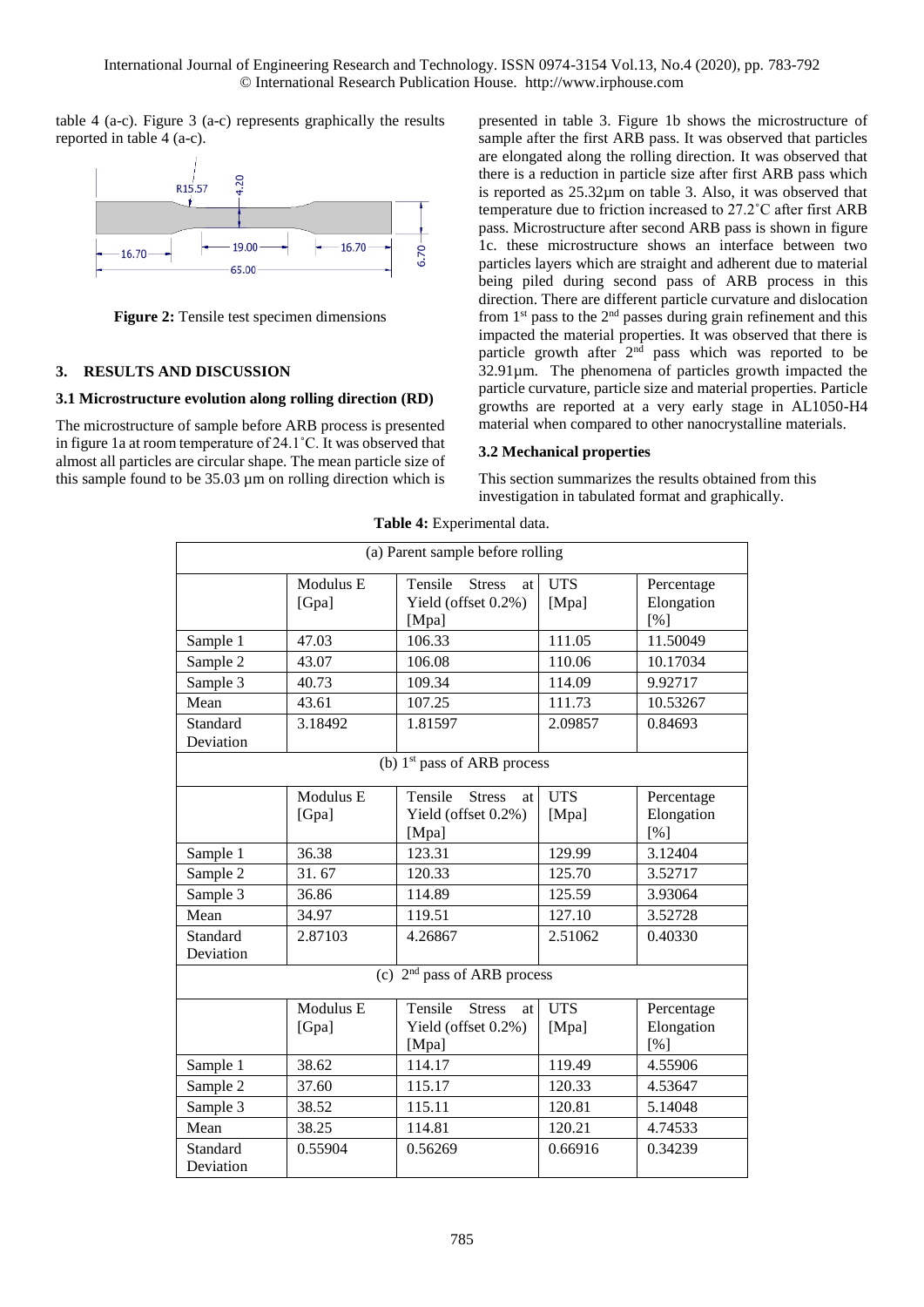

**Figure 3:** stress -strain curves of (a) parent sample, (b) first pass of ARB process and (c) second pass of ARB process.

Results reported in table 4 are graphically presented in figure 3 (a-c). The tensile stress–strain curves obtained from the tensile testing of the parent sample, first pass and second pass of ARB processed material are shown in fig. 3 (a-c). The ARBprocessed material, however, does not exhibit a sharp yield point and serrated flow in the stress–strain curve. The original sample shows the lowest yield stress of 107.25 MPa while the highest was reported to be 119.51 MPa after first pass of the ARB process. The ductility, which is measured in terms of total elongation, is the lowest for the first pass of the ARB-processed material. There is a decrease by approximately 67% in elongation due to the ARB process. The ultimate tensile strength (UTS) increases due to the ARB process. It was also observed that the UTS is higher after the  $1<sup>st</sup>$  pass and was reported as 127.10 MPa. The UTS and tensile stress at yield decreases after 2<sup>nd</sup> ARB pass, where the material experience particle growth. The E-modulus decreases during the ARB process. Material particle size decreases after 1<sup>st</sup> ARB cycle enhance the material properties (YS and UTS).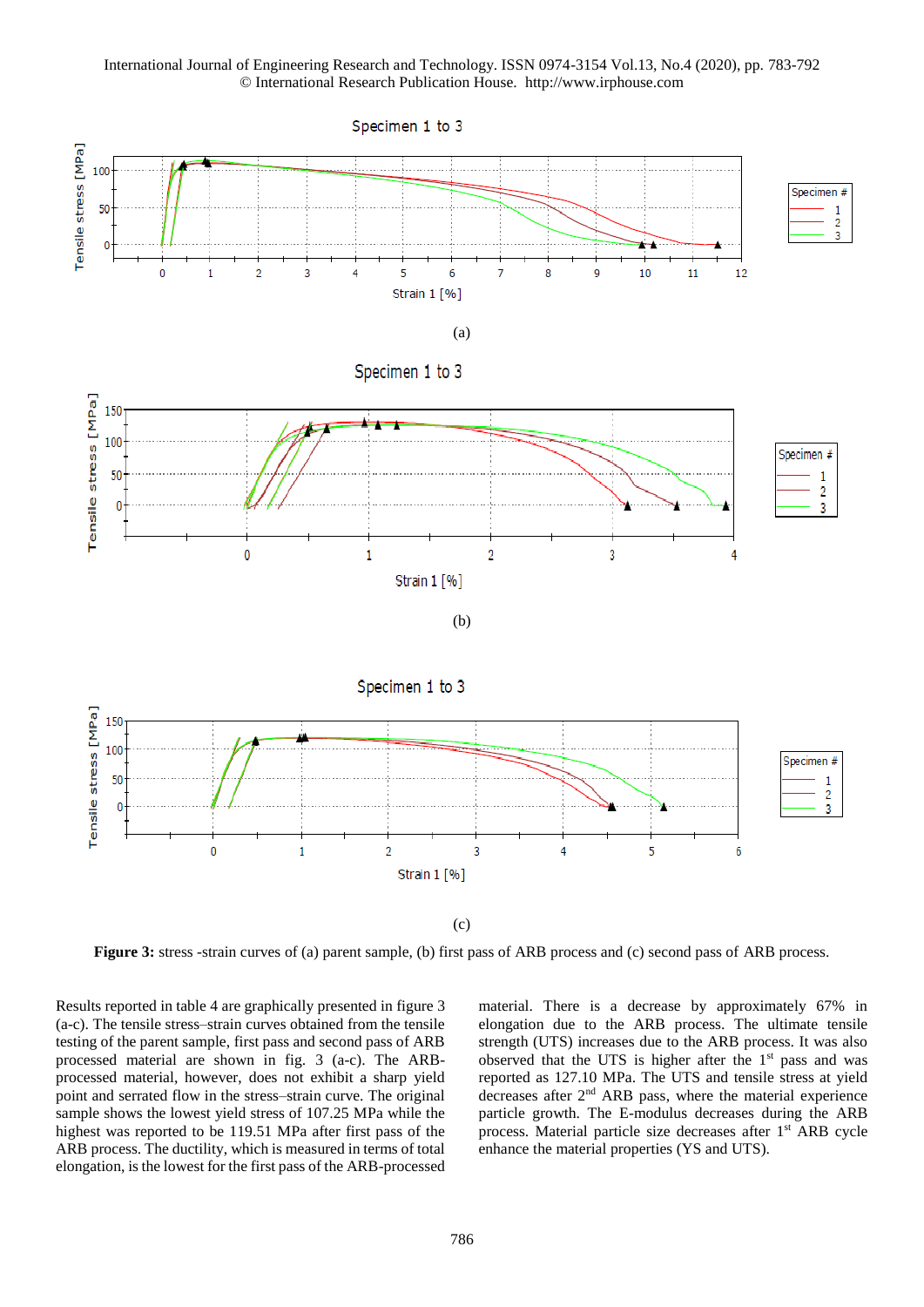

**Figure 4:** (a) UTS against temperature, (b) UTS against particle size and (c) temperature against particles of ARB process.

Figure 4a revealed that ARB process increases material temperature. After several rolling process, when the temperature reached 29.5˚C, ultimate tensile strength drops. Which indicate that material loss its properties. The decrease in particle size increases the UTS which is shown in figure 4b. From the same figure, this study shows that the increase in particle size decreases the UTS. Figure 4c shows that the decrease in particle size increases material temperature, continues increasing in surface temperature results in particle growth. After experimentation, it was necessary to derive theoretical models of energy, stress and strain based on the observation of change of particle sizes during ARB.

## **3.3 Theoretical modeling of change of particle sizes during ARB process**

The first law of thermodynamics, the conservation of energy principle, states that energy can be neither created nor destroyed; it can only change forms [16]. A closed system can exchange energy with its surroundings through heat and work transfer. Meaning, work and heat are the forms that energy can be transferred across the system boundary [16]. From the first law point of view, there is no difference between heat transfer and work, they are both energy interactions [16]. The fundamental law in physics describe heat energy and mechanical energy (work) in a system at the beginning and at the end of a thermodynamic cycle. A complete thermodynamic cycle can be described by the process of heat generated and the work to the system given by

$$
Q - W = 0 \tag{1}
$$

Where Q is the net heat transfer and W is work done. During ARB process which involved intrinsic energy process, heat supplied, and work done during deformation process. The heat supplied and work done during ARB process varies due to change of quantity of heat supplied by the materials during ARB and the expression can be given as

$$
du = dQ - \sigma r^3 \tag{2}
$$

Whereby dQ is internal heat in the material during ARB and σr<sup>3</sup> is the work done on the material. To better analyze the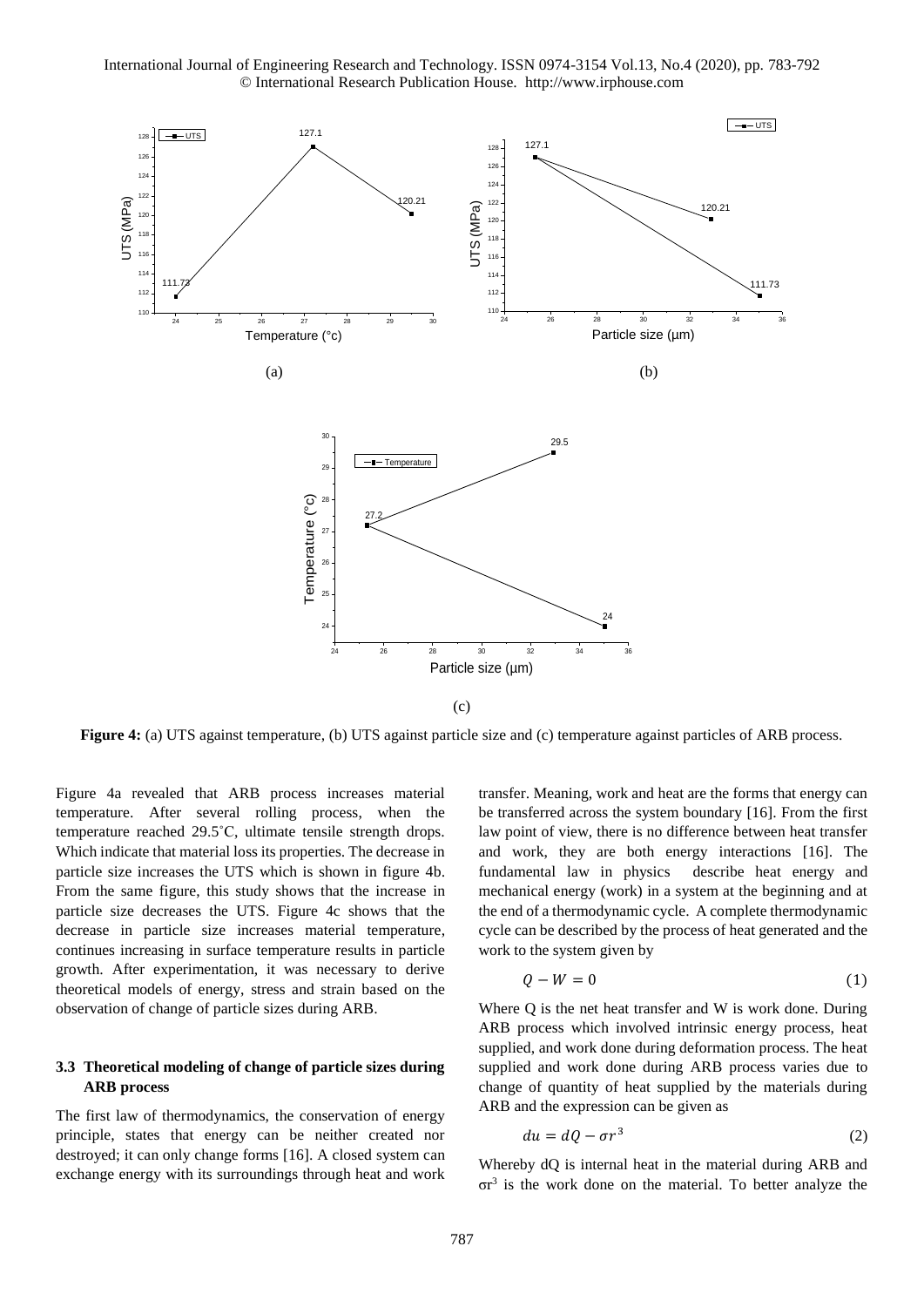complexity of ARB process during deformation, we can extend the first law of thermodynamics to entropy differential analysis in a close system. By doing this, the change in internal heat is included and the thermal activation energy in the materials during ARB process is involved. This can be described mathematically as follows:

$$
dQ = -(T_{ex}ds - T_{ex}dP_s) + A_e - \frac{E_a}{RT}
$$
\n(3)

Whereby  $A_e - \frac{E_a}{RT}$  $\frac{E_a}{RT}$  is the activation energy in the material during ARB process which affects the internal heat in the material and the materials properties. It is important to recall that temperature severely affect materials properties during manufacturing and must be closely monitored. Equation (2) is modified by taking into consideration the derived expression of change in internal heat due to entropy and thermal activation during ARB process can be expressed as follows:

$$
du = -(T_{ex}ds - T_{ex}dP_S) + A_e - \frac{E_a}{RT} - \sigma r^3 dr \tag{4}
$$

Equation (4) is the derived change in internal energy during ARB. This affect several material properties since heat energy greatly affect material properties. This study aims at modeling particle growth due to rise in material temperature during ARB process, it is important to look at the material heat capacity during ARB process. From first principle, heat capacity is proportional to the material heat and the change in temperature during ARB given as  $C = \frac{Q}{4a}$  $\frac{Q}{\Delta T}$ . Therefore, the change in temperature during ARB and it impact in heat capacity and heat transfer can be estimated using the following equation:

$$
\Delta T = \frac{Q}{c} \tag{5}
$$

Whereby C is the heat capacity, Q is the heat transfer and  $\Delta T$  change in temperature. The material heat capacity and heat transfer which affect the materials temperature increase with the rate of straining in the material during ARB process. This affects the material energy (strain energy) during ARB process. The change in strain energy during ARB process can be derived by considering the stress and strain along the rolling direction, transverse direction and longitudinal direction during ARB process. It is important to first formulate the equation describing the relationship of the total strain energy in the material during ARB process before involving their stress and strain parameters. The expression for the total strain energy during ARB is given as  $\Delta E = W_1 + W_2 + W_3$  whereby  $W_3$  is component of strain. By considering the stress, strain and the different rolling directions, the change in strain energy during

ARB can be given as

$$
\Delta E = \delta \frac{4}{3} \pi r^3 + \phi(t) \sigma \left(\frac{4}{3} \pi r_0 - \frac{4}{3} \pi r^3\right) + \varepsilon_r(t) \tag{6}
$$

Whereby the normalized strain energy can be written as

$$
\frac{\Delta E}{E_0} = \frac{\sigma \frac{4}{3} \pi r^3}{\phi(t) \sigma \frac{4}{3} \pi r^3} + \frac{\phi(t) \sigma \left(\frac{4}{3} \pi r_0 - \frac{4}{3} \pi r^3\right)}{\phi(t) \sigma \frac{4}{3} \pi r^3} + \frac{\varepsilon_r(t)}{\phi(t) \sigma \frac{4}{3} \pi r^3}
$$
(7)

The expression for the strain energy during ARB can be further simplify by considering the Change in temperature with respect to size during ARB as  $dQ = -(T_{ex}d_s - dP_sT_{ex})$  and work done during ARB given as

$$
dw = FS = \sigma r^2 dr
$$

As a result:

$$
dE = \frac{\sigma \frac{4}{3} \pi r^3 (\varepsilon_r)}{\phi(t) \sigma \frac{4}{3} \pi r^3 (\varepsilon_r)} + \frac{\phi(t) \sigma \left(\frac{4}{3} \pi r_0 - \frac{4}{3} \pi r^3\right) (\varepsilon_r)}{\phi(t) \sigma \frac{4}{3} \pi r^3 (\varepsilon_r)} + \frac{\varepsilon_r(t)}{\phi(t) \sigma \frac{4}{3} \pi r^3} - (T_{ex} d_s - d P_s T_{ex}) + \sigma r^2 dr \tag{8}
$$

Equations (1-8) are solved simultaneously using Engineering Equation Solver software (F-Chart Software, Madison, W153744, USA).

#### **4. MODEL RESULTS AND DISCUSSION**

The proposed models derived in this paper are tested with the following data of nanocrystalline aluminium sample [17] ,  $M_o = 0.01$  nm<sup>2</sup> s <sup>-1</sup>,  $m = 4$ ,  $CC = 12$ ,  $a = 0.90$ ,  $D = 10^{-4}$ ,  $h_0 = 0.25$  nm,  $T_m (\infty) = 933.47$  K,  $CV_0 = 0.3$ ,  $H_m (\infty) = 10.71$ KJMol<sup>1</sup>,  $\sigma_0' = 16.7$  MPa,  $K_t = 1.3$ ,  $\sigma_0 = 15.40$  MPa,  $K_d = 1301.77$  MPa\_nm<sup>1/2</sup>,  $R = 8.31$  JK<sup>-1</sup> mol<sup>-1</sup>, and  $T_r = 300$ K.  $\tau$ =0.000008  $r_o$ =100 nm, c=1.1, b=0.0035, A=0.4, F=1kN, *PC*=1.95,  $\sigma$  = 96.8 *Nm*, *P*=27500 *N*/*m*<sup>2</sup>, *G* =169 *Gpa, and*  $v = 0.23$ *. The additional data obtained from this work are, εr=29419.95N, Ea=27500KJ/mol, Texp0=297.25K Texp1=300.35K, Texp2=302.65K. The* obtained results in the study are presented and discussed in Figures (5-7).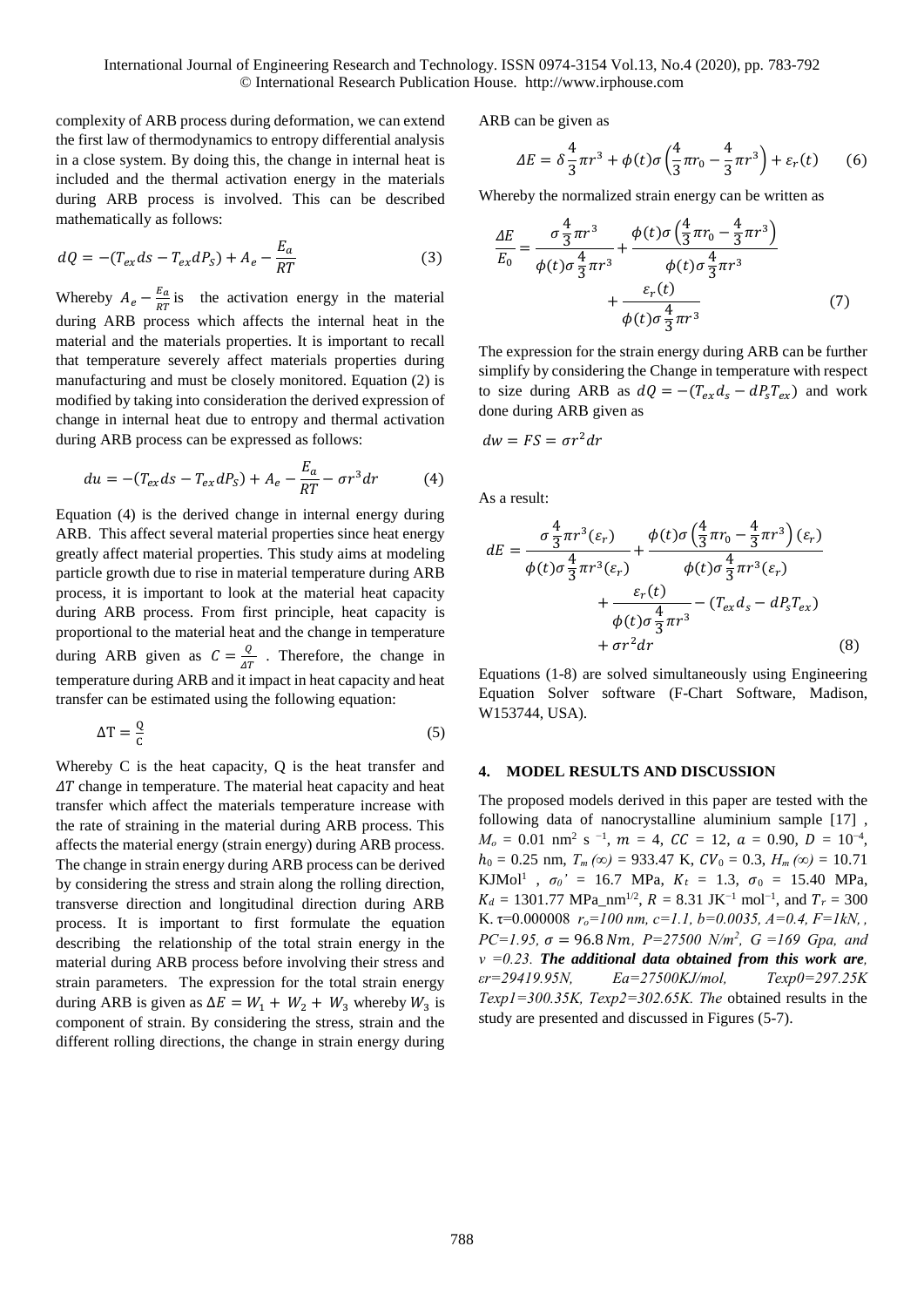

**Figure 5:** (a) strain energy [J] against time [S], (b) internal heat supply during ARB against time [S], (c) work done during ARB [J] against time [S] and energy during ARB [J] against Time [S]

It is observed from Fig.5 (a) that the material strain energy increases with time during grain deformation of nanomaterials by ARB. Fig. 5 (b) revealed that the material internal heat supply increases with time during deformation of nanostructure materials. Fig. 5 (c) shows that the work done during ARB is rapidly increasing and was later observed to become constant during grain refinement. It is also shown as observed in Fig. 5 (d) that the energy in ARB process decreases as the time increases during grain refinement. These findings can be explained as follows: The increase of material strain energy with time can be explained by the mobility of atoms during ARB results in more strains energy due to their very refined size. In the initial material, the atoms were larger and the impact on strain energy was relatively low as compared to the material at nanoscale level. Strain energy is affected by feed rate during ARB process which increases the mobility of the atoms at Nano scale level. This results in higher atoms vibration and increase of strain energy around grain boundaries. More strain energy is also created at the grain boundaries which increases the strain energy in the materials. Continuous grain refinement led to the

creation of more grain boundaries which increases the material strain energy as shown in Fig. 5 (a). As ARB process takes place, grain boundaries dislocation motion also increases from lower boundaries to higher boundaries leading to increase in material strain energy. As ARB takes place, the internal energy supply increases with time due to adiabatic warming and continuous grain refinement leading to continuous increase in the material heat content as shown in Fig.5 (b). The mobility of atoms at Nano scale vibration induces more heat in the material and increases the heat content in the material due to their very small sizes. Fig. 5 (c) shows that the work done increases with time since more activities such as grain boundaries migration, grain coalesces, grain growth and atoms mobility increase during ARB process. The material energy is decreasing with time because deformation of material is based on bonding energy which affects the intrinsic properties of the material negatively during ARB. This is also because strain rate, internal energy and work done affect energy in a material. These activities also affect heat supply during ARB as shown in Fig.6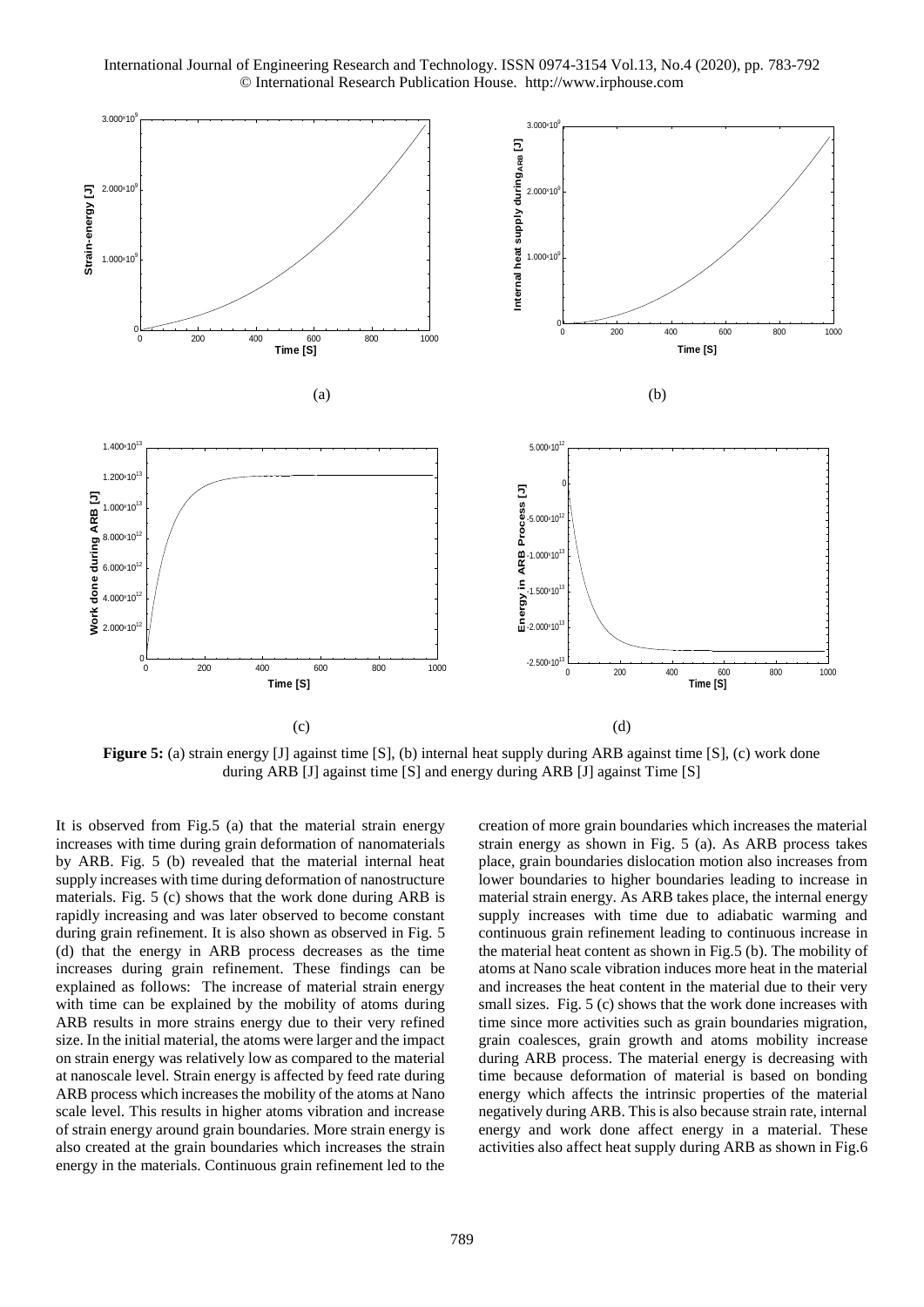

**Figure 6:** (a) Internal heat supply [J] against particle size [µm], (b) Energy during ARB against particle size [µm], (c) work done during ARB [J] against particle size[µm] and Strain energy [J] against particle size [µm].

It is observed from Fig.6 (a) that decrease in particle sizes lead to increase in internal energy during ARB. Fig. 6 (b) also shows that the material internal energy decreases as the particle sizes decreases during ARB. Fig. 6 (c) revealed that the work done increases as the particle size decreases. It is observed (as shown in Fig. 6 (d)) that the strain energy increases as the particle sizes decreases. The reason for these observations can be linked to the fact that nanomaterials have very high vibration and excitation energy at very small size. Their sizes are negatively affected by temperature leading to vibration and conduction of heat at very small sizes level. This explains why grain growth can start happening at a very small size due to adiabatic warming. The surrounding grains conduct more heat to the material content which is one of the most difficult problems to control in the manufacturing of nanomaterials due to temperature that is usually high. Similarly, for the material energy during ARB process, as the particle size gets smaller, energy decreases during grain refinement. Nanomaterials are very sensitive to temperature and temperature lower their energy and property as shown in the research findings. Work done increases as particle sizes decreases due to increase in dislocation motion and grain boundaries migration that takes place due to monotonic deformation of material. The material strain energy suffers as particle decreases due to random vibration of atoms. This activates affect the mechanical properties of nanomaterials as shown in Fig. 7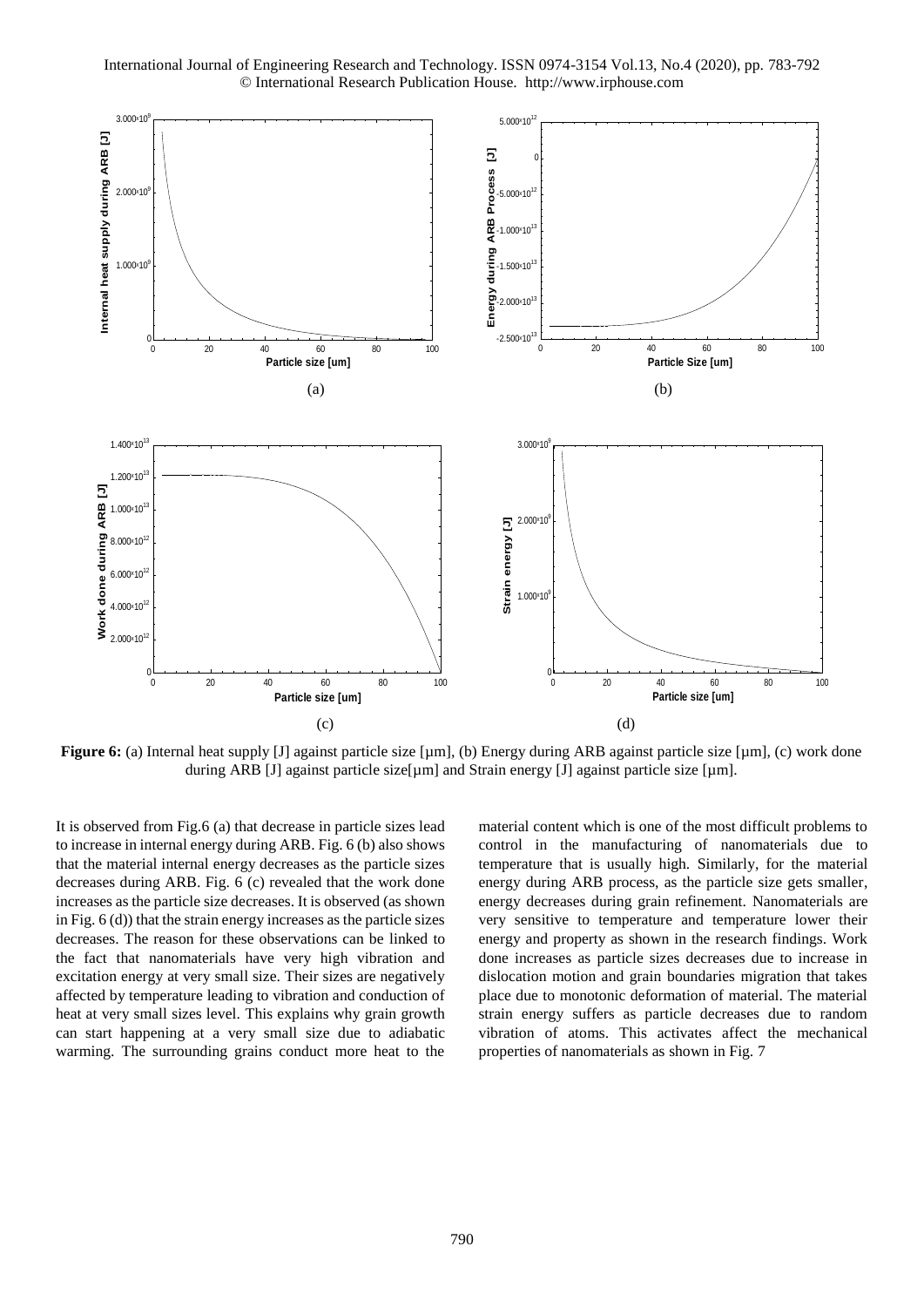

**Figure 7:** (a) Yield stress [MPa] against Internal heat supply during ARB process [J], (b) Yield stress [MPa] against Energy in ARB process [J], (c) Yield stress [MPa] against work done during ARB [J] and Yield stress [MPa] against energy during ARB [J].

Figure 7 (a) and Fig. 7 (d) are like the Hall-Petch relationship. Fig. 7 (b) shows that as energy decreases the yield stress increases during ARB. Fig. 7 (c) that the yield stress increases as the work done increase during ARB. These changes can be explained as follows. During ARB process more grain dislocation motion and more grain migration takes place as the grain curvature moved from lower to higher curvature. This enhances the yield stress of the nanomaterial as shown in Fig. 7 (a) and Fig.7 (d). However, the continuous decrease in sizes doesn't lead to properties enhancement as the material yield stress was observed to decrease at a later stage as shown in Fig. 7 (a) and Fig. 7 (d). The increase in energy in the material led to adiabatic warming which negatively affect the material property as shown in Fig.7 (b). The work done was reported to increase the material dislocation motion and grain migration which impacted grain boundaries transition and enhanced yield stress as shown in Fig. 7 (c).

#### **5. CONCLUSION AND RECOMMENDATION**

The current study was aimed at studying the heat content of nanomaterials during grain refinement by ARB. To achieve this

aim, a theoretical model of nanomaterial heat energy during ARB was develop based on microscopy analysis on how dislocation motion and strain energy affected grain mobility and grain boundaries dislocation. This affected the curvature of grain from low and high curvature as well as impacted properties during grain refinement. Microscopy analysis was used to characterise the internal mobility of grains during dislocation motion. The theoretical model was developed based on the microscopy observation to test the impact of activation energy on grain properties during ARB. The following facts were revealed and validated experimentally. The microstructure after second ARB pass shows an interface between two particles layers which are straight and adherent due to material being piled during ARB process. Different particle curvature and dislocation were observed after different passes during grain refinement and this impacted the material properties. Particle growth was noticed after 2nd ARB pass. After several ARB passes, when the temperature reached 29.5˚C ultimate tensile strength drops relating to decrease in properties. The decrease in particle size increases material temperature and continues increasing in surface temperature results in particle growth. The material strain energy increases